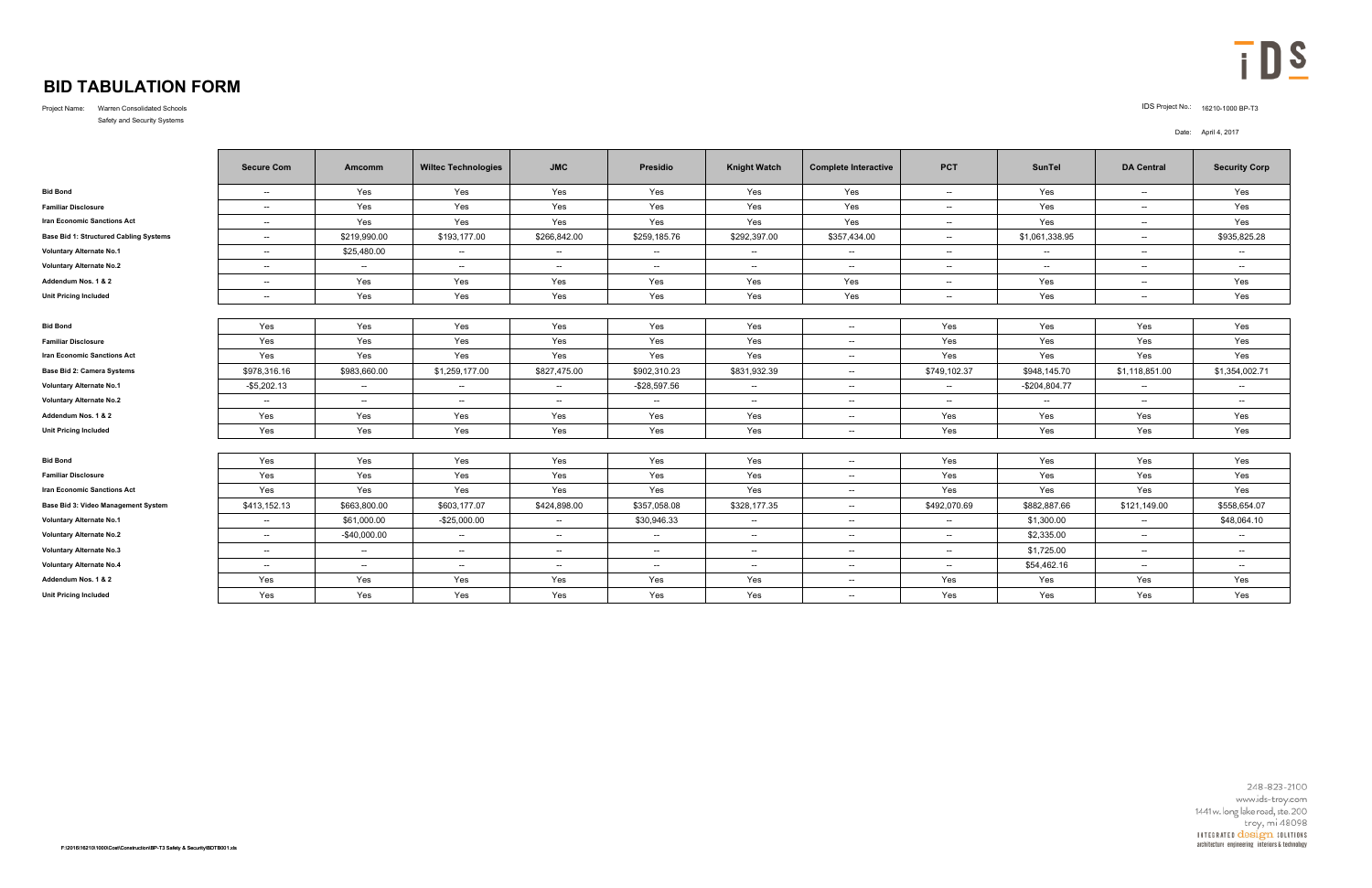## **MEETING ATTENDANCE RECORD**

| Date:<br>April 4, 2017                                                                                                       |                  | Time:                              | 2:00 PM                            |                              |  |  |
|------------------------------------------------------------------------------------------------------------------------------|------------------|------------------------------------|------------------------------------|------------------------------|--|--|
| <b>Warren Consolidated Schools</b><br>Project Name:<br>Safety and Security Systems<br>Bid Package No. T3<br>Warren, Michigan |                  | Location:                          | <b>WCS Administration Building</b> |                              |  |  |
| IDS Project No.:                                                                                                             | 16210-1000 BP-T3 | Reason for Meeting:                | <b>Bid Opening</b>                 |                              |  |  |
| <b>NAME</b><br>(Please Print)                                                                                                |                  | <b>REPRESENTING</b>                |                                    | <b>PHONE/EMAIL</b>           |  |  |
| John Lettang                                                                                                                 |                  |                                    | Phone:                             | 586-698-4146                 |  |  |
|                                                                                                                              |                  | <b>Warren Consolidated Schools</b> | Email:                             | jlettang@wcskids.net         |  |  |
| Justin Marberg                                                                                                               |                  | <b>Warren Consolidated Schools</b> | Phone:                             | 586-698-4658                 |  |  |
|                                                                                                                              |                  |                                    | Email:                             | jmarberg@wcskids.net         |  |  |
| <b>Nick Pitrone</b>                                                                                                          |                  | <b>Warren Consolidated Schools</b> | Phone:                             | 586-698-4727                 |  |  |
|                                                                                                                              |                  |                                    | Email:                             | npitrone@wcskids.net         |  |  |
|                                                                                                                              |                  |                                    | Phone:                             | 248-823-2159                 |  |  |
| Mike Dombrowski                                                                                                              |                  | Integrated Design Solutions, LLC   | Email:                             | mdombrowski@ids-troy.com     |  |  |
| Shawn Tyburski                                                                                                               |                  | Integrated Design Solutions, LLC   | Phone:                             | 248-823-2195                 |  |  |
|                                                                                                                              |                  |                                    | Email:                             | styburski@ids-troy.com       |  |  |
| Jeff Sturza                                                                                                                  |                  | <b>Security Corp</b>               | Phone:                             | 248-240-1844                 |  |  |
|                                                                                                                              |                  |                                    | Email:                             | jeff.sturza@securitycorp.com |  |  |
|                                                                                                                              |                  |                                    | Phone:                             | 248-399-0600                 |  |  |
| <b>Eric Stanton</b>                                                                                                          |                  | D/A Central                        | Email:                             | eric.stanton@dacentral.com   |  |  |
| Scott Wisniewski                                                                                                             |                  | Complete Interactive               | Phone:                             | 586-883-4088                 |  |  |
|                                                                                                                              |                  |                                    | Email:                             | scott.wisniewski@cit-4u.com  |  |  |

INTEGRATED **design** Solutions architecture engineering interiors & technology248-823-2100 www.ids-troy.com <sup>1441</sup> w. long lake road, ste. <sup>200</sup> troy, mi <sup>48098</sup>